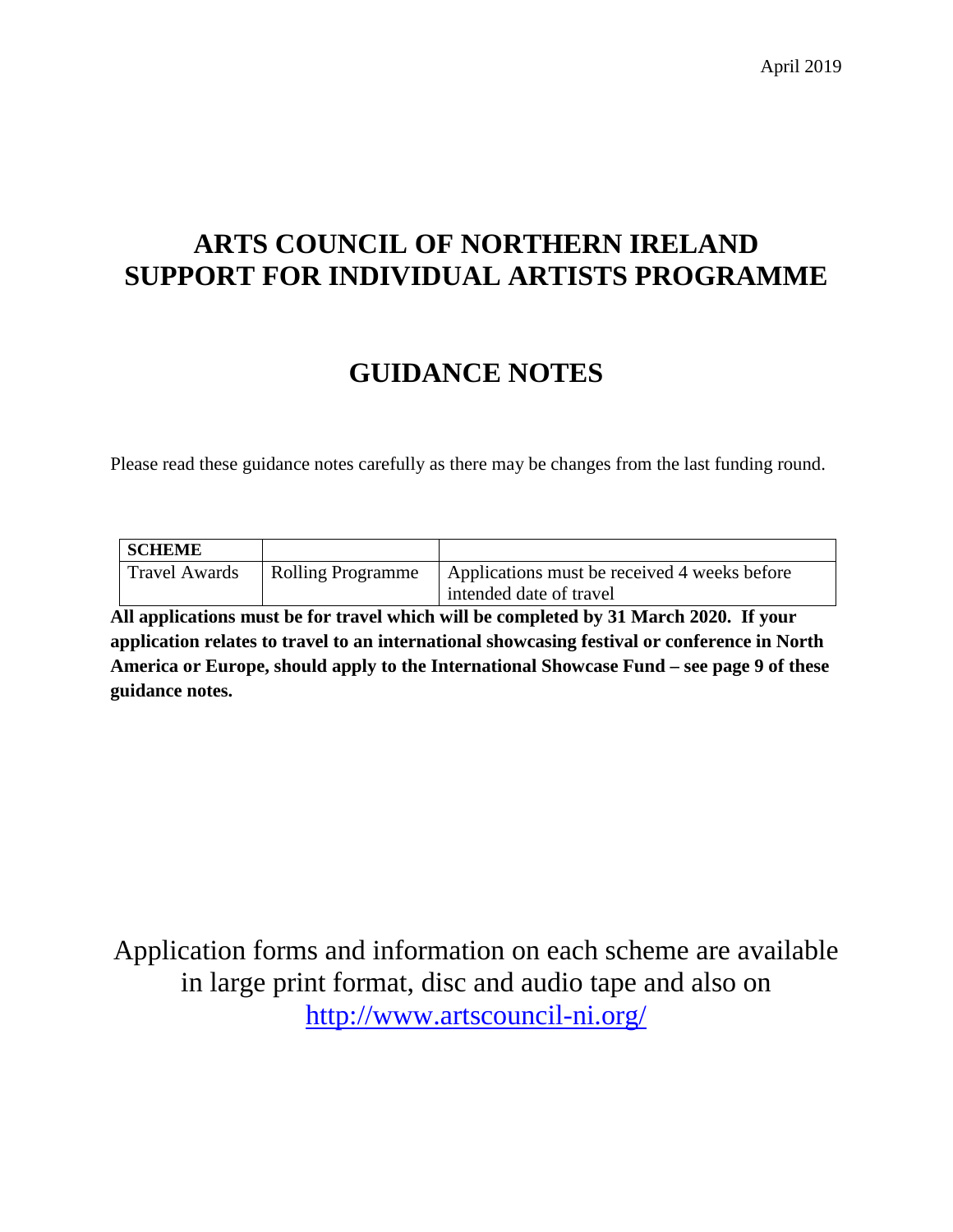# **Contents**

**Page no.**

- **3 General Guidance and Programme Criteria**
- **4 Programme Eligibility and the Assessment Process**
- **7 Guidance on Supporting Documentation**

**Information on the Support for Individual Artist schemes:**

**9 Travel Awards**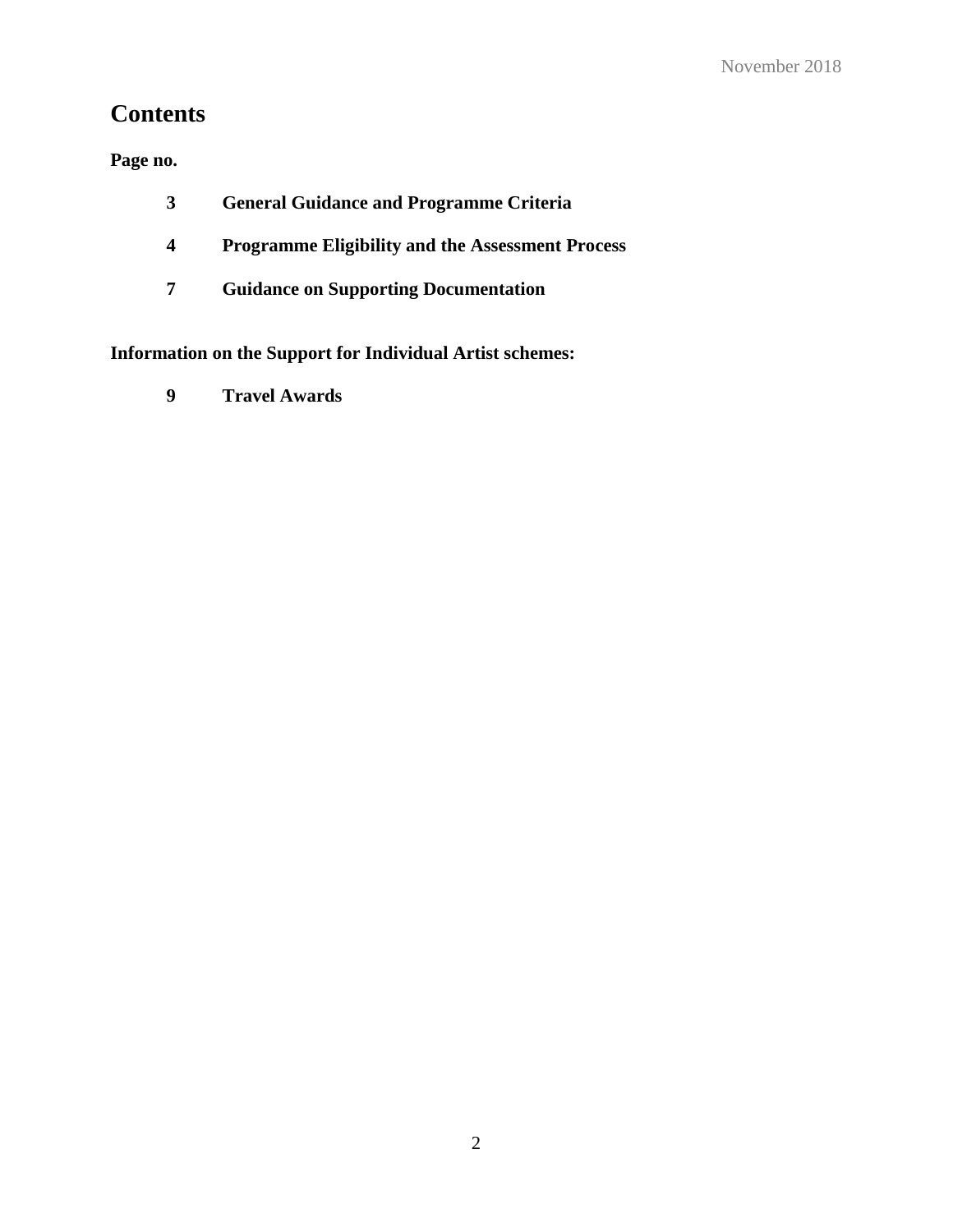# **General Guidance Notes**

These guidelines govern ALL schemes for individual artists and you should read these before you read the guidelines for each scheme.

The emphasis will be the quality of the work submitted in support of the application and the potential of an award to develop skills, expertise and career.

A full list of SIAP recipients since 2005/06 can be viewed on the Arts Council's website.

In promoting these award schemes, the Arts Council particularly welcomes applications from under-represented groups in accordance with Section 75 of the Northern Ireland Act 1998.

# **Common criteria for assessment**

All applications from individual artists will be assessed against the following criteria:

#### *The Artist*

- 1. Evidence of applicant's artistic quality. (5 marks) *Assessed against History of Artistic Practice, work submitted and written response within the project description section.*
- 2. Evidence of the applicant's contribution to the arts (5 marks) *Assessed against History of Artistic Practice work submitted and written response within the project description section.*

#### *The Proposal*

- 3. Artistic quality, innovation and/or challenge of the proposal (5 marks) *Assessed against written response within the project description section.*
- 4. The detail and accuracy of planning and budgeting (5 marks) *Assessed against financial budget provided*

#### *The Potential*

- 5. Evidence of how the proposal may enhance the applicant's skills (5 marks) *Assessed against written response within the project description section.*
- 6. Evidence of how the proposal may enhance the applicant's career (5 marks)  *Assessed against written response within the project description section.*

Applicants to the Artists' Career Enhancement Scheme are also assessed under the following additional criterion:

7. Evidence that the applicant has the capacity to develop significantly over the period of the Award

 *Assessed against written response within the project description section.*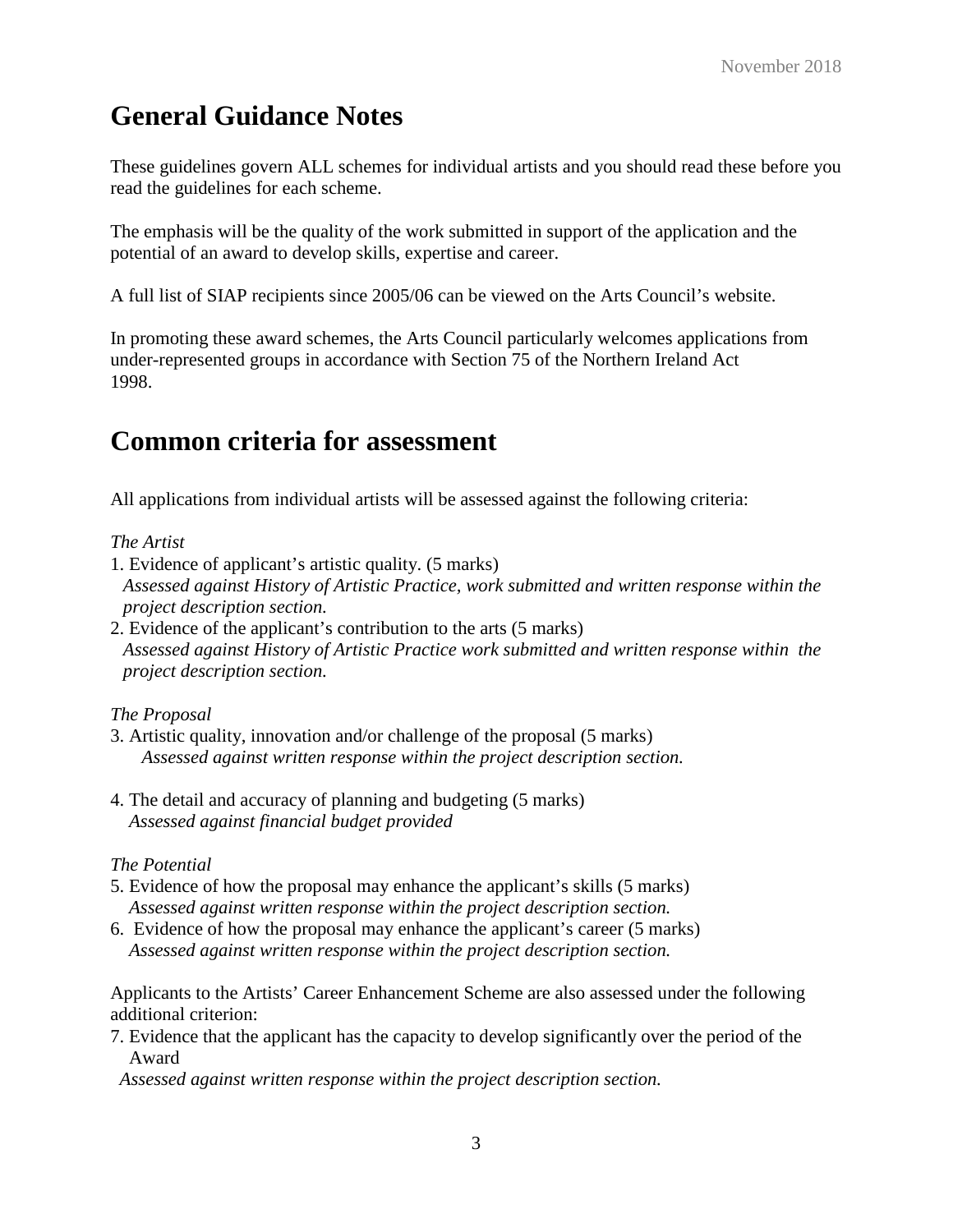# **Eligibility and Assessment Process**

# **WHO CAN APPLY?**

Artists of all disciplines and in all types of working practice, who

(a) have made a contribution to artistic activities in Northern Ireland for a minimum period of one year within the last five years.

In a limited number of cases, individual technical staff/administrators of professional artistic companies may also be eligible.

Employees of statutory bodies, undergraduates and postgraduates are eligible to apply but they must prove that the funds which they are seeking are for work/costs which are not properly the concern of their employer and/or are not related to their academic study. Employees of statutory bodies, undergraduates and postgraduates must submit evidence of this in the form of a letter on headed paper from their Head of Department (see Section 5.4 on the application form). In the case of post-graduate students, the letter must clearly state the title of the student's PhD thesis and include a declaration by the Head of Department that "The project for which funds are being sought does not form part of any academic work undertaken in relation to the above-titled PhD nor will it be assessed as part of any academic course". Please note that the Arts Council may use its own judgement in determining this matter. Applicants undertaking a Masters or a PhD must also include a separate statement which provides information on how the project applied for differs from their Masters or PhD work. This is listed as a mandatory enclosure in Section 5 of the application form.

#### **Artists may apply to more than one SIAP scheme but the projects within each application must be significantly distinct.**

#### **WHO CANNOT APPLY?**

- Applicants who have already received an award, within the previous 12 months, under the scheme to which they are applying. **This 12 month period runs from the date of the previous award letter.**
- Applicants who have broken the conditions of previous grant awards within the previous 4 years (taken from the date of the letter of offer).

#### **WHAT CAN YOU APPLY FOR**

- Project assistance
- Travel grants
- Residencies

#### **WHAT YOU CANNOT APPLY FOR**

- Self Commissioning or publishing costs.
- Prolonged study at centres of further and higher education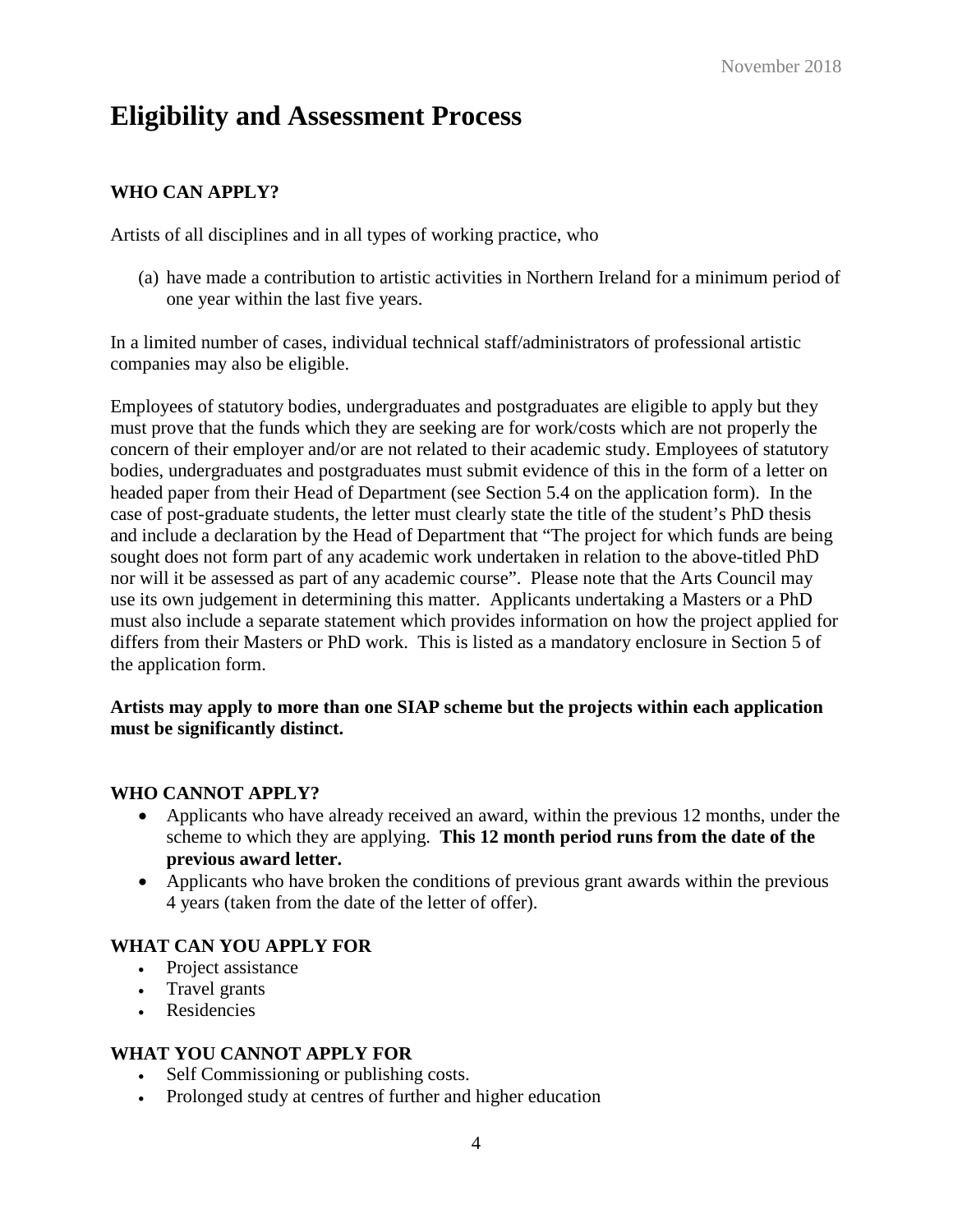- Work that forms part of under-graduate or post-graduate study or is intended to be assessed as part of an academic course
- Work which forms part of your professional or academic employment. This does not exclude those working in an academic institution or statutory body who are continuing to pursue their artistic practice
- Study leading to a professional qualification
- Applications to fund or establish websites
- Applications relating to projects/commissions already in receipt of Arts Council of Northern Ireland National Lottery funds
- Applications relating to residencies or rent of premises at venues already in receipt of Arts Council funding (for example, residencies to the Tyrone Guthrie Centre).
- Costs for the purchase or manufacture of musical instruments. (Individual artists seeking to purchase musical instruments can access the Arts Council of Northern Ireland's "Take It Away NI" loan scheme which is run in association with Arts Council England. The scheme provides applicants with interest-free loans through a network of approved instrument retailers in Northern Ireland.)

### **APPLICATION DEADLINES**

All schemes operate on a deadline basis except Travel Awards. **The Arts Council will not fund any project which is due to start before it makes its decision (see decision dates on front page)**.

#### **PROCESS**

1. **You may only apply online.** We will not accept applications in hard copy, by email or fax.

Online applications may be edited, saved and returned up to the closing date (with the exception of the Travel Awards, which is a rolling programme)**.** You **MUST** submit **ALL** documents associated with any part of the application at the same time.

**All documents must be in Word, Excel or pdf format. We cannot accept documents in other formats. The total size of all your uploaded documents and enclosures must not exceed 25 Mb.**

**Please ensure that you leave sufficient time to upload all documents to the system as there can be long delays as the closing deadline approaches and the system will shut down at 4.00 pm on the closing date**. If your complete application is not uploaded when the system closes your application will not be accepted.

It is your responsibility to ensure that we receive the application form and documents by the closing time and date.

The application form includes an **Equality Monitoring Form**, which enables the Arts Council of Northern Ireland to ensure fair and wide access to this programme. This does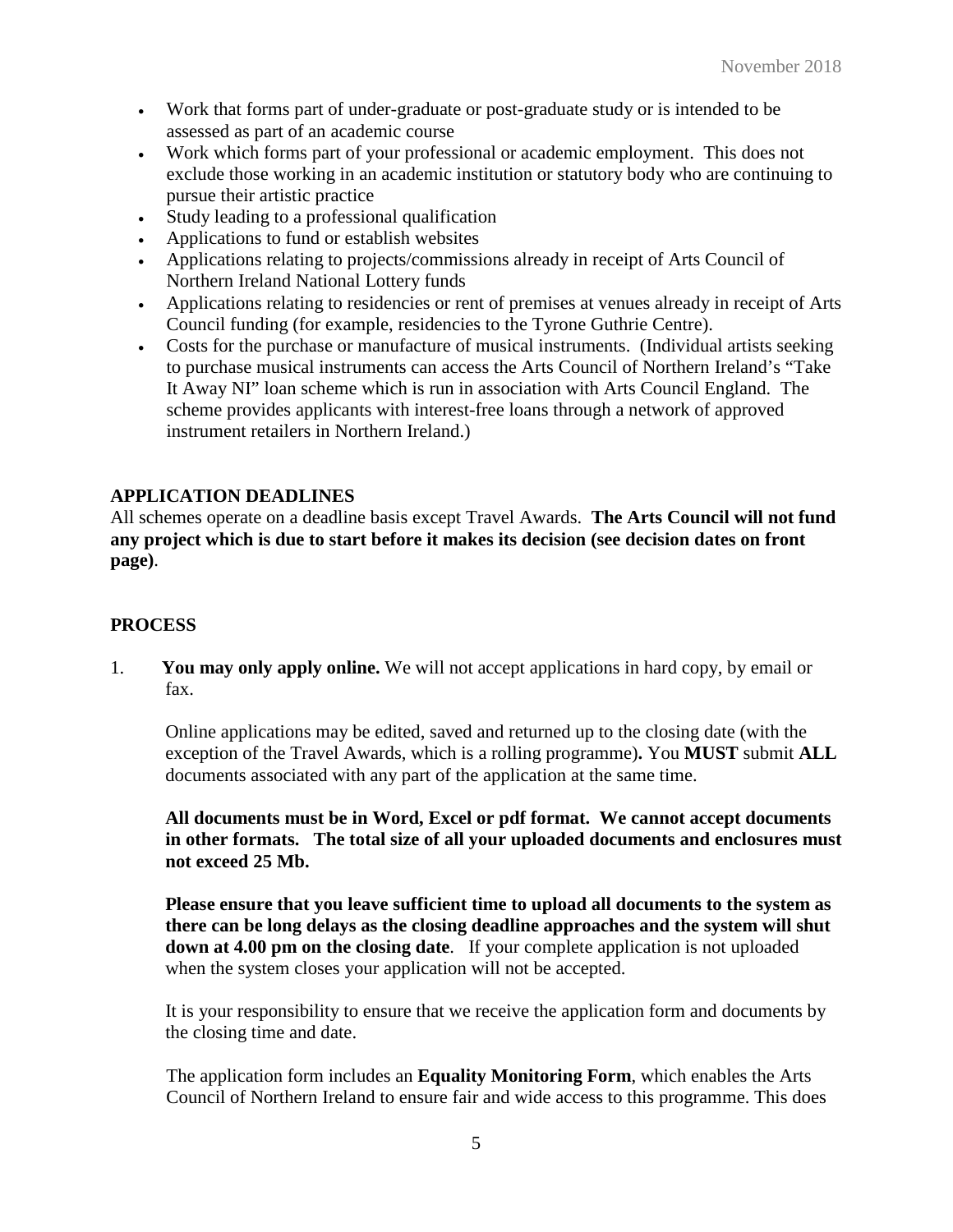not form part of the decision-making process; however **you are required** to fill this in as the Council is obliged to comply with equality legislation.

- 2. The Arts Council will acknowledge receipt of application forms within 20 working days of receipt of your application.
- 3. Applications will be assessed against the criteria listed above by an Arts Development Officer.
- 4. Decisions on all awards are made by Directors based on recommendations by artform officers.
- 5. Following the decision, successful applicants will be issued with a contract outlining the conditions attached to the award and the purposes for which the award can be used*.* **If there are any changes to the original application the Arts Council must be informed immediately in writing.** Failure to do so may involve repayment of any award made, and will affect decisions on any future applications you might make.
- 6. On receipt of a signed contract, payment of the award will be made electronically through the BACS system which can take up to three weeks to clear. Ten percent of the award will be withheld until the project is completed and a satisfactory post-project report has been received.
- 7. Successful applicants will be required to complete a brief post-project report. Where appropriate, a copy of the completed work should be submitted, eg published work, draft script, catalogue of works exhibited. Copies of travel ticket(s) and receipts for goods and materials purchased must also be returned with the report. **If the report and receipts are not returned the balance of the award will not be paid and you will be ineligible to apply for funding again for 4 years (from the date of your letter of offer) and we may ask for the return of the first instalment of the grant.**
- 8. Unsuccessful applicants will receive a letter detailing the reason/s why the application was unsuccessful.

#### **IS THE ARTS COUNCIL DECISION FINAL?**

There is a review procedure, which is available on the web site and will be sent out to any unsuccessful applicants.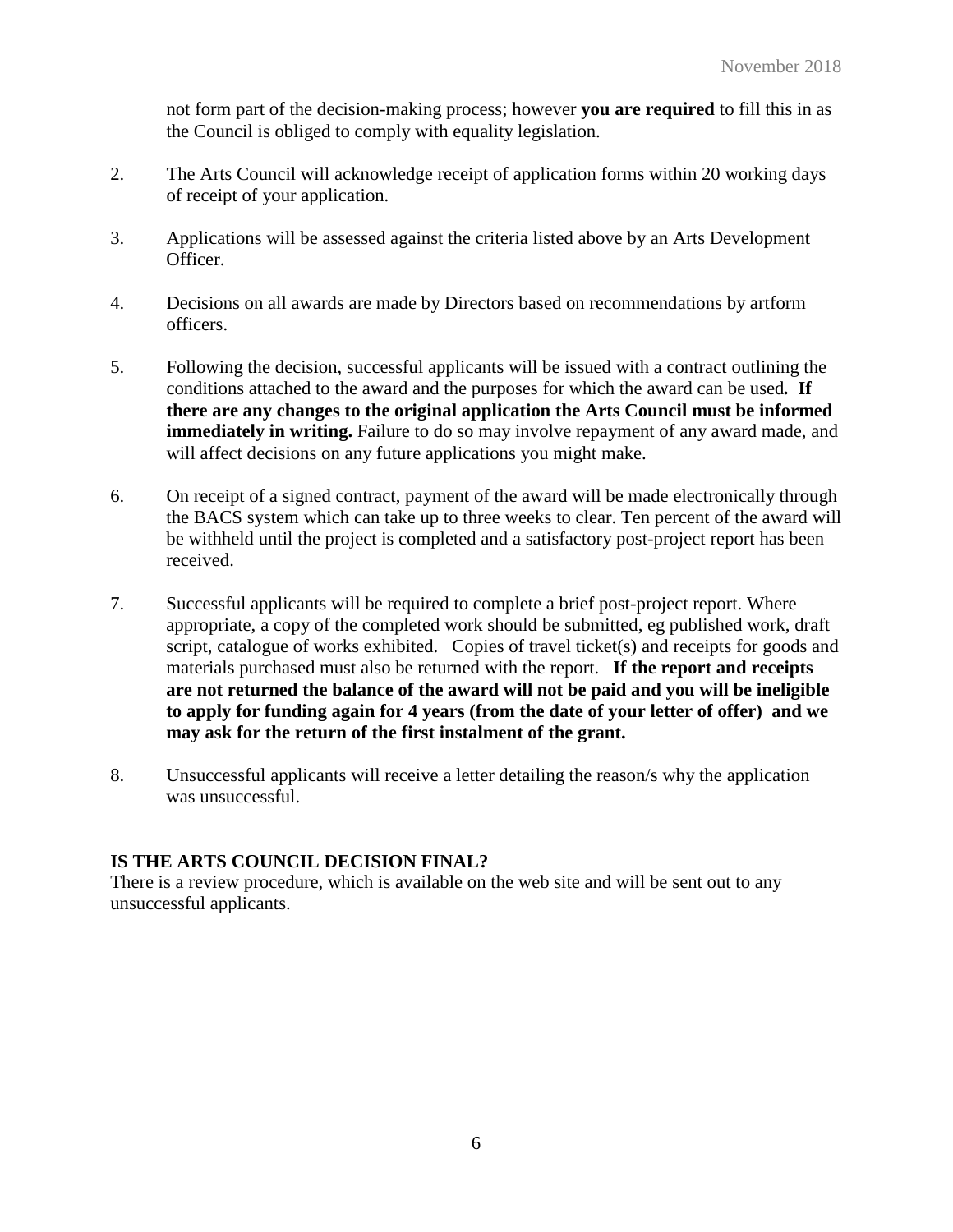# **WHAT SUPPORTING DOCUMENTATION SHOULD YOU UPLOAD?**

Prior to submitting your online application, you must upload a number of mandatory enclosures as listed below, which includes artform-appropriate support material (ie. examples of your work as an artist). You should not include any documents or support material in excess of that stated below. Any application uploaded without all the necessary enclosures will not be assessed. The total size of all your uploaded documents and enclosures must not exceed 25 Mb.

#### **MANDATORY ENCLOSURES FOR TRAVEL AWARD APPLICATIONS**

- History of artistic practice **(or a detailed CV if you are applying as an Arts Administrator)**
- Detailed project budget • Invitation • Artform-appropriate Support Material **(Arts Administrators do not need to supply this)** • Letter from Head of Department regarding employment/academic assessment/study (if appropriate)
- Masters/PhD statement (if appropriate)

**DO NOT compress files into one zip file. Files must be uploaded as individual documents**

**acceptable and will result in your application being made ineligible.** 

**Unless explicitly permitted below in relation to your project's artform, the submission of weblinks or website addresses in lieu of artform-appropriate support material is not** 

#### **ACCEPTABLE FILE FORMATS**

All data must be PC compatible. If non-PC compatible data is supplied, your application will not be assessed. For example, if using a MAC, it is the applicant's responsibility to ensure that any enclosures uploaded to the online application are PC compatible.

We can accept ONLY the following file formats: Image files (JPEG, GIF,TIFF,PNG) Sound files (MP3, WMA) Video files (QuickTime – AVI, MOV, MP4, WMV) Text files (DOC, DOCx, PDF) Spreadsheet files (XLS, XLSx)

#### **DRAMA**

*Actors, performers, directors* **must** supply at least **ONE RELEVANT REVIEW** which clearly identifies the applicant, (a maximum of two **RELEVANT REVIEWS** can be supplied**.) AND** 

may also supply **ONE VISUAL MOVING IMAGE** – **max** 5 minutes duration.

*Playwrights* - **UP TO 10 PAGES** of draft script along with a synopsis.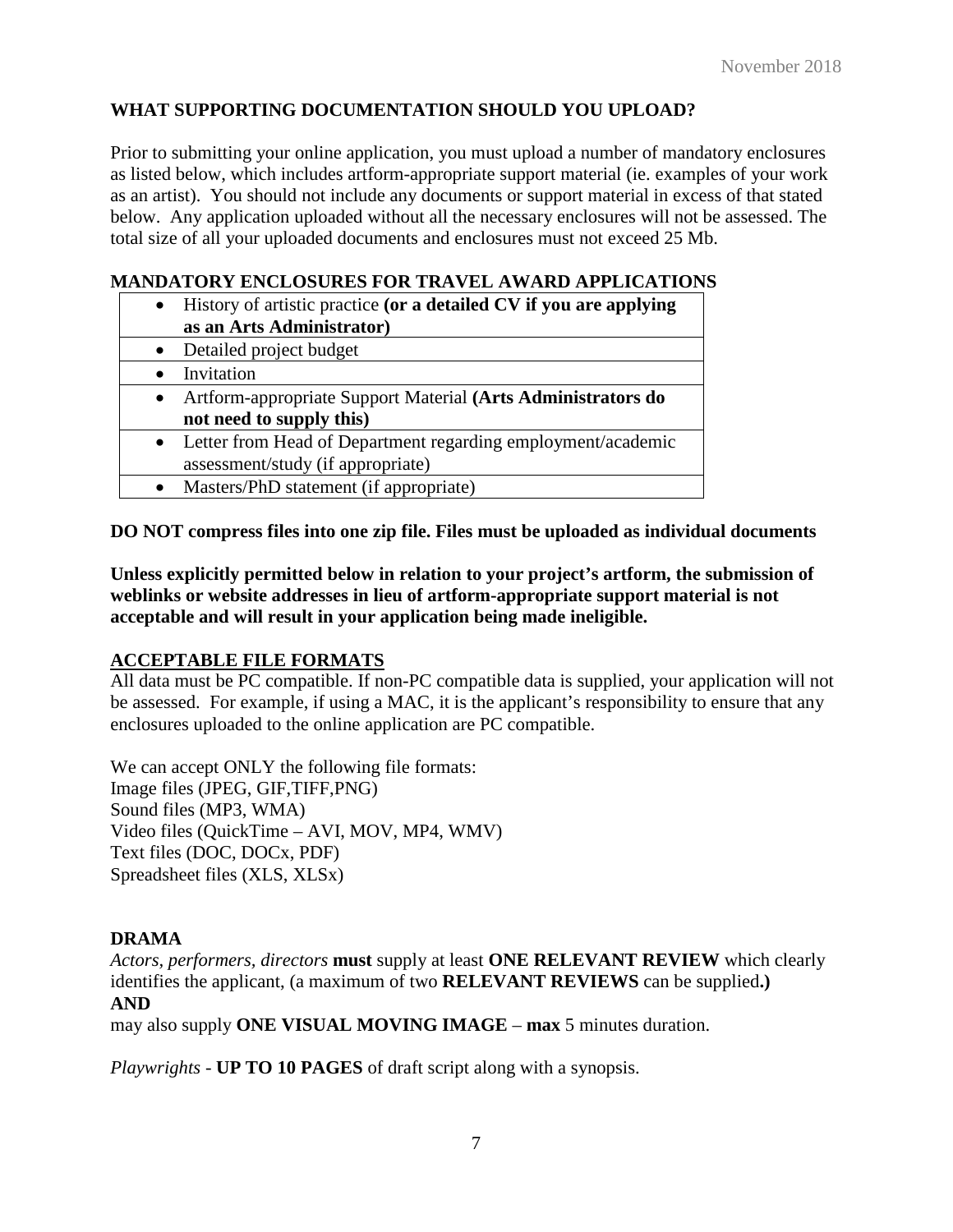# **DANCE**

Performers **must** provide **ONE VISUAL MOVING IMAGE** of their work up to 5 minutes duration.

#### **OR**

A **link to a website address** is acceptable but you must clearly identify which 5 minute section you wish us to view. If a link or website is not working correctly, your application will be deemed ineligible as critical support material has not been made available.

### **VISUAL ARTS/CRAFT**

#### Artists must provide a **MAXIMUM 10 IMAGES with image list OR**

A **link to a website address** is acceptable but you must clearly identify which 10 images you wish us to view. If a link or website is not working correctly, your application will be deemed ineligible as critical support material has not been made available.

# **MUSIC**

Musicians - **A MAXIMUM OF TWO SOUND RECORDINGS** of no more than **8 MINUTES EACH.**  Composers – **TWO EXAMPLES OF FULL SCORES OR EXCERPTS OF MOST RECENT WORK**

### **TRADITIONAL ARTS** A **MAXIMUM OF TWO SOUND RECORDINGS** of no more than 8 mins each.

# **PARTICIPATORY ARTS**

**MAXIMUM OF TWO WEBSITE LINKS**. Each piece of evidence should not exceed 5 minutes in duration. Where web-based evidence is part of a longer piece of recorded material the artist needs to clearly identify the time frame they wish to have viewed / listened to .

# **LITERATURE**

A **MAXIMUM OF 10 PAGES** OF THE WORK IN PROGRESS for which the application is being made

OR

A **MAXIMUM OF 10 PAGES** OF RECENTLY PUBLISHED WORK

Applicants in spoken word forms: - A **MAXIMUM OF TWO RECORDINGS** of their performance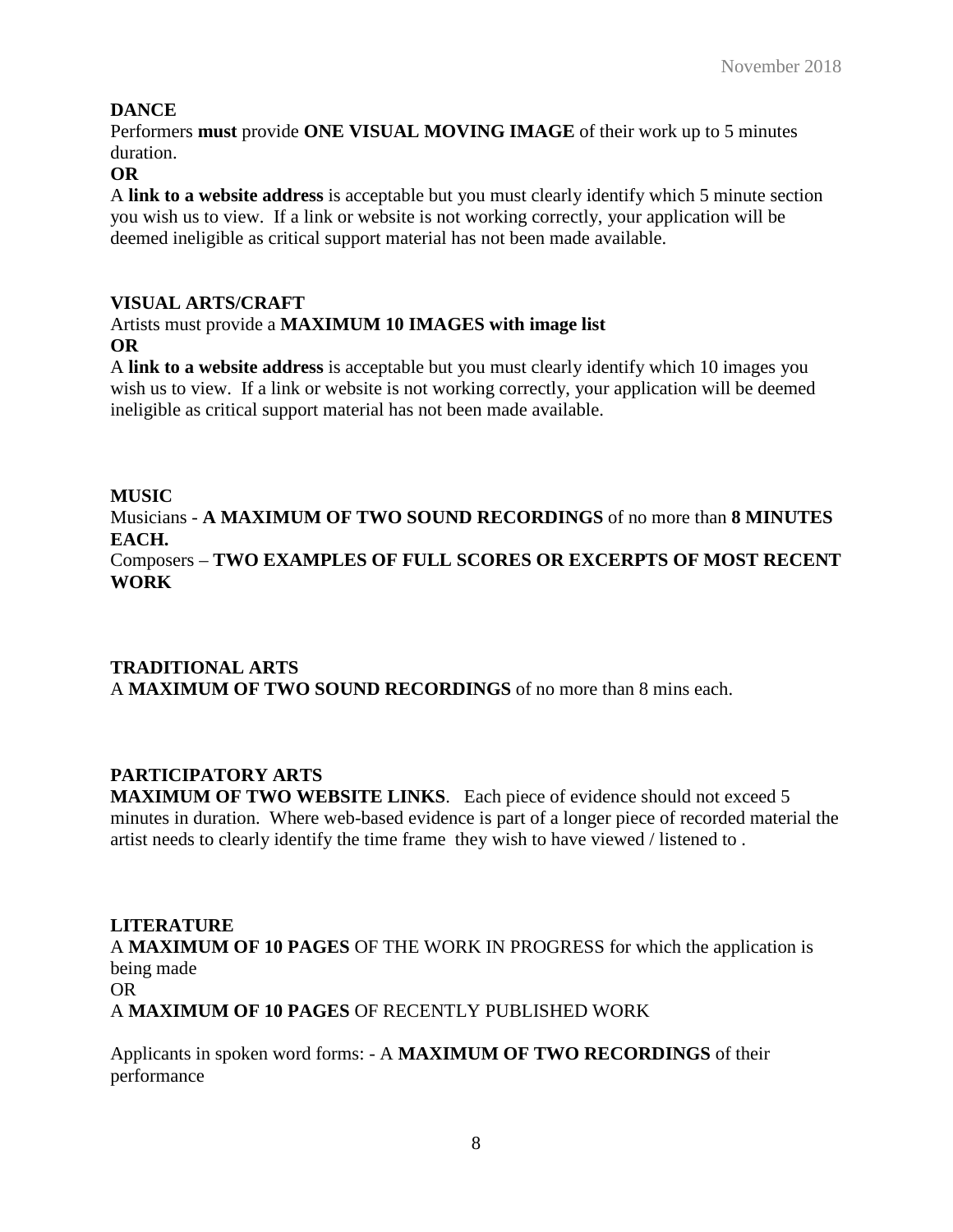# **TRAVEL AWARDS**

These awards enable individual artists and established music groups (up to 4 members) to travel from Northern Ireland to develop their skills and expertise. Applicants must provide evidence that they have been invited by a host organisation in the country to which they intend to travel.

**Artists, bands and managers who have been invited to play an international showcasing festival or conference in North America or Europe (for example, SXSW, WOMEX, Folk Alliance International, Classical: Next or Jazz Ahead) should apply to the International Showcase Fund (ISF), delivered by the PRS for Music Foundation in partnership with the Arts Council of Northern Ireland and Invest Northern Ireland.**

**To apply to the ISF, please visit [https://prsfoundation.com/funding-support/funding-music](https://prsfoundation.com/funding-support/funding-music-creators/international/international-showcase-fund)[creators/international/international-showcase-fund](https://prsfoundation.com/funding-support/funding-music-creators/international/international-showcase-fund) . The ISF has rolling deadlines due to varying event organiser schedules. We recommend you apply for funding as soon as you are invited to showcase. Applications must be received at least 8 weeks prior to the event (see website for further details of submission times).** 

#### **Please note that applications to the Travel Awards for costs relating to international showcasing festivals or conferences may be declined and redirected to the ISF.**

#### **Travel Awards: Who can apply?**

Individual artists, established music **groups (up to 4 members)** and arts administrators. Employees of statutory bodies are eligible to apply but they must prove that the funds which they are seeking are for work/costs which are not properly the concern of their employer and do not form part of their professional employment.

Established music groups applying to the scheme should submit a single application. Within the contact details section of the form, they should state the name of the group as well as the name of the primary contact to whom all correspondence will be addressed. Names of all band members should be stated in The History of Artistic Practice submitted with the application, which should be the history of artistic practice for the group as a whole.

Arts administrators must provide a detailed CV in lieu of a History of Artistic Practice and do not have to provide Artform Support Material (ie, examples of artistic practice) as per Page 7.

#### **What can you apply for?**

#### **Travel at the rates stated below.**

**Please Note**: A disabled artist who applies for and is awarded a grant under this scheme, and who requires a personal assistant to travel with them, is entitled to claim a second award for that personal assistant.